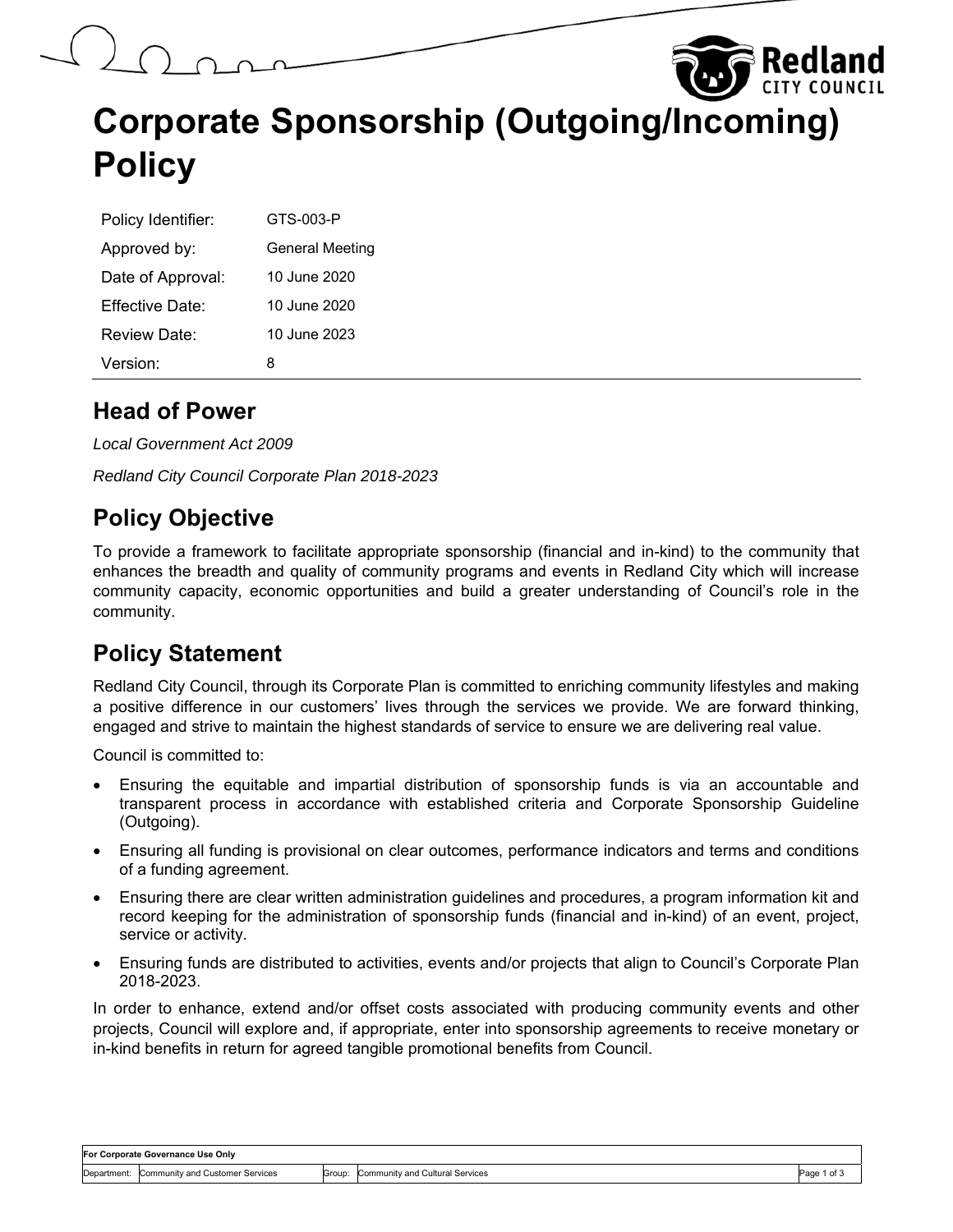# **Corporate Sponsorship (Outgoing/Incoming) Policy**

Redland

### **Definitions**

| Term                 | <b>Definition</b>                                                                                                                                                                                                                                                                                                                                                                       |
|----------------------|-----------------------------------------------------------------------------------------------------------------------------------------------------------------------------------------------------------------------------------------------------------------------------------------------------------------------------------------------------------------------------------------|
| In-kind contribution | Support, other than money, provided by Council towards an event, project, service or<br>activity. This may include, but is not limited to, marketing and promotion or donated<br>goods and services.                                                                                                                                                                                    |
| Incoming sponsorship | A business transaction in which a sponsor provides a financial contribution or value in-<br>kind to Council to support an event, project, service or activity in return for negotiated<br>commercial or other benefits. It is a business transaction because it involves an<br>exchange that has measurable value to each party in commercial, communication or<br>philanthropic terms. |
| Outgoing sponsorship | A business transaction in which Council provides a financial contribution or value in-<br>kind to support an event, project, service or activity in return for negotiated commercial<br>or other benefits. It is a business transaction because it involves an exchange that has<br>measurable value to each party in commercial, communication or philanthropic terms.                 |

#### **Associated Documents**

- Redland City Council Corporate Plan 2018-2023
- Corporate Sponsorship Guideline (Outgoing) (A176924)
- Corporate Sponsorship Guideline (Incoming) (A176979)
- Sponsorship Program Information Kit

#### **Document Control**

Only Council can approve amendments to this document by resolution of a Council Meeting, with the exception of administrative amendments which can be approved by the relevant ELT member. Refer to *Policy Instrument Development Manual* for an explanation on administrative amendments (A4063988).

Any requests to change the content of this document must be forwarded to relevant Service Manager(s).

Approved documents must be submitted to the Corporate Meetings and Registers Team for registration.

#### **Version Information**

| <b>Version</b><br>number | <b>Date</b>      | <b>Key Changes</b>                                                                                                                                                                                                                          |
|--------------------------|------------------|---------------------------------------------------------------------------------------------------------------------------------------------------------------------------------------------------------------------------------------------|
| 4                        | <b>July 2014</b> | Inclusion of "economic benefits to Redland City" in assessment criteria.<br>Moved "adherence to local laws and permits" from assessment criteria to a<br>$\bullet$<br>standard requirement in body of text.                                 |
| 5                        | August 2014      | Clarification that some profits from a sponsored event can be provided to a<br>$\bullet$<br>Redlands charity.                                                                                                                               |
| 6                        | <b>July 2018</b> | Updated Corporate Plan reference<br><b>Updated Policy Objective</b><br>Inclusion of reference to financial and in-kind sponsorship in the Policy<br>$\bullet$<br>Objective.<br>Deletion of assessment criteria and included in GL-3084-001. |

| For Corporate Governance Use Only |                                 |        |                                 |           |
|-----------------------------------|---------------------------------|--------|---------------------------------|-----------|
| Department:                       | Community and Customer Services | Group: | Community and Cultural Services | Page 2 of |